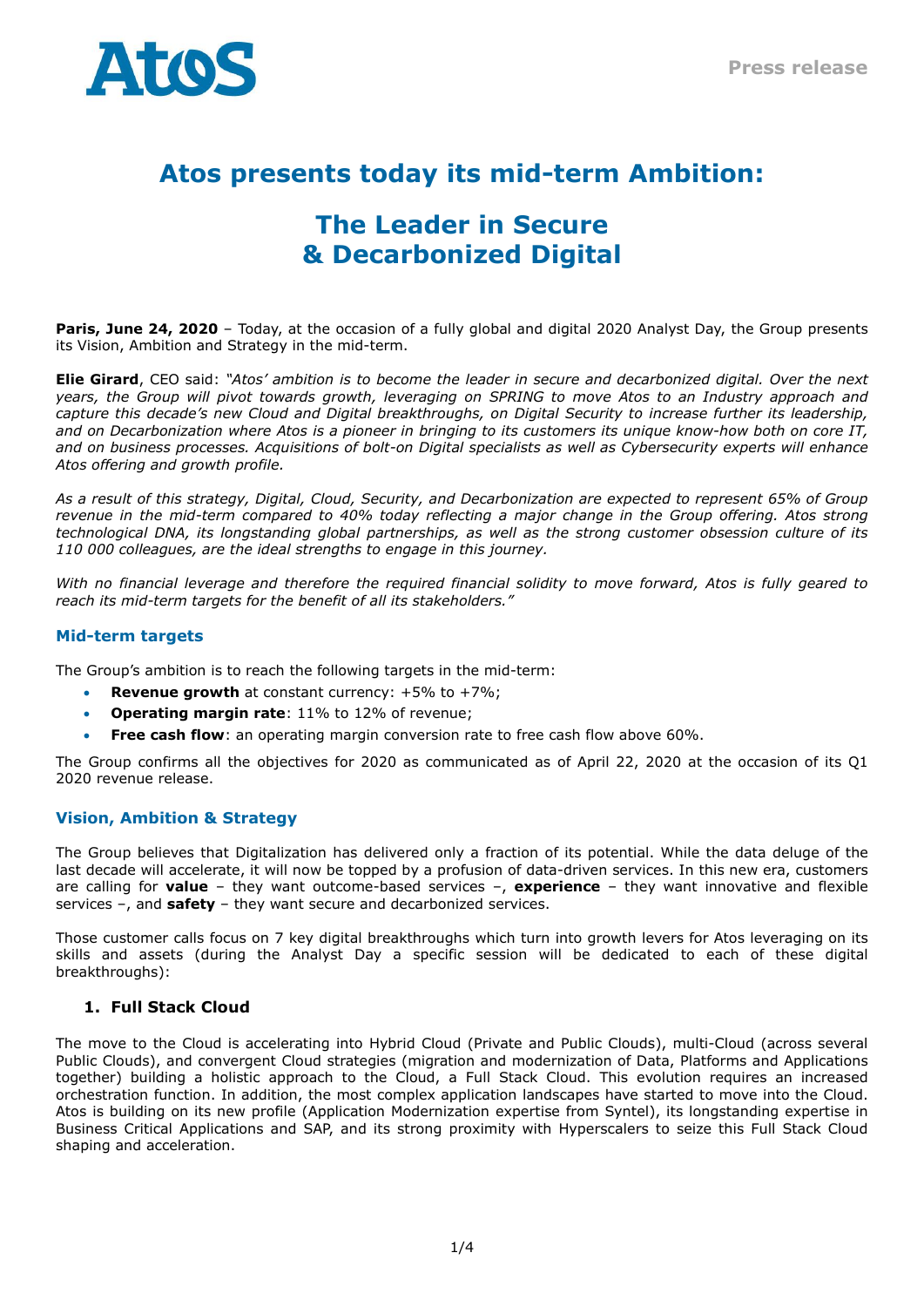

## **2. Business Critical Applications**

Digitalization accelerates into Business Critical Applications territory requiring an intensification of cloudification, Data analytics, IoT, local data processing, and 5G. Business continuity criticality emphasized during the Covid-19 crisis has been fostering further this trend. Atos is leveraging on its DNA in vertical Business Critical Applications enhanced by SPRING transformation, and its local data processing capabilities (Edge computing) to capture this natural sizeable market opportunity.

## **3. Digital Platforms**

Digital Platforms have become the first business transformation priority of CEOs for the years to come, and will be originating an estimated 70% of the new value created in the economy. Digital Platforms, which enable the sharing data from enterprises within or across value chains, is a transformative trend with a huge untapped opportunity in the B2B world. Through its end-to-end digital capabilities combined with a deep industry knowledge, Atos, as a recognized leader in Security and Computing, is ideally positioned as the neutral enterprise Digital Platforms' operator.

#### **4. Customer Experience**

In this new era of Digitialization, Customer Experience will be critical to expand the reach of the newly created data-driven services. This will leave the sole domain of user interface to encompass further immersive experience, real-time innovation and seamless omni-channel, as well as "No User Interface" logics. Atos leverages on IP-driven solutions to bring technologies such as Artificial Intelligence/Machine Learning (AI/ML), IoT / Edge (Local Computing), and real-time Cloud and Application architectures to Customer Experience territory to unleash the power of Digitalization.

## **5. Employee Experience**

Further to the Covid-19 crisis, the Group, who is already a Digital Workplace market leader, estimates that organizations will move from 10% to more than 40% of work-from-home in the new normal. Leaving behind the quick fixes implemented during the crisis, the period to come will see Digital Workplace replaced by a holistic Employee Experience approach, including reimagined collaboration and flexible working. Building on its strong Unified Communications and Security solutions, its partner ecosystem, and its Industry specific Design Thinking and Personas, Atos intends to become the distant leader in Employee Experience in the new normal.

## **6. Digital Security**

Digital Security encompasses Cybersecurity, but also Mission Critical Systems, IoT Security, and Economic Security – pointing at the willingness from customers not to depend on a single technology provider. Cybersecurity is evolving at a very quick pace due to an ever changing Cyber threat landscape, a pervasive Data environment, and an increased attack surface resulting from « hybrid digital ». Atos is today #3 in Cybersecurity services worldwide, and has developed a unique Cybersecurity innovation track record in order to protect end users, IoT and Data as well as detecting and responding to threats with its prescriptive Security Operation Centers. The Group intends to complement its technologies through Managed extended Detection & Response, Privilege Access Management, and Cloud Encryption. The Group ambitions to reach more than €2bn revenue in Digital Security in the mid-term.

## **7. Decarbonization**

Atos has developed over the past 10 years a unique Decarbonization expertise, well recognized by all sustainability rankings. The Group has decided to announce today its commitment to be **Net-Zero Carbon by 2035**, reinforcing its leadership. Decarbonization is now entering the Boardrooms of customers, and is supported by unprecedented public policies and societal aspirations. Atos can leverage on its unique know-how to shape new Decarbonization value propositions to customers, both in core IT and in business processes, and seize a market opportunity reaching close to \$30bn for the sole Green IT in 2024. Offerings range from Decarbonization assessments to the introduction in large contracts of CO<sub>2</sub> reduction commitments through DLA (Decarbonization Level Agreements), and the use of key technologies such as IoT, Cloud, AI & Analytics, Digital Twin to decarbonize carbon intense business processes. Atos expects to generate more than €500m revenue in the mid-term in Decarbonization.

#### **Based on the above Digital breakthroughs, its unique skills and assets, Atos ambitions to become the Leader in Secure and Decarbonized Digital.**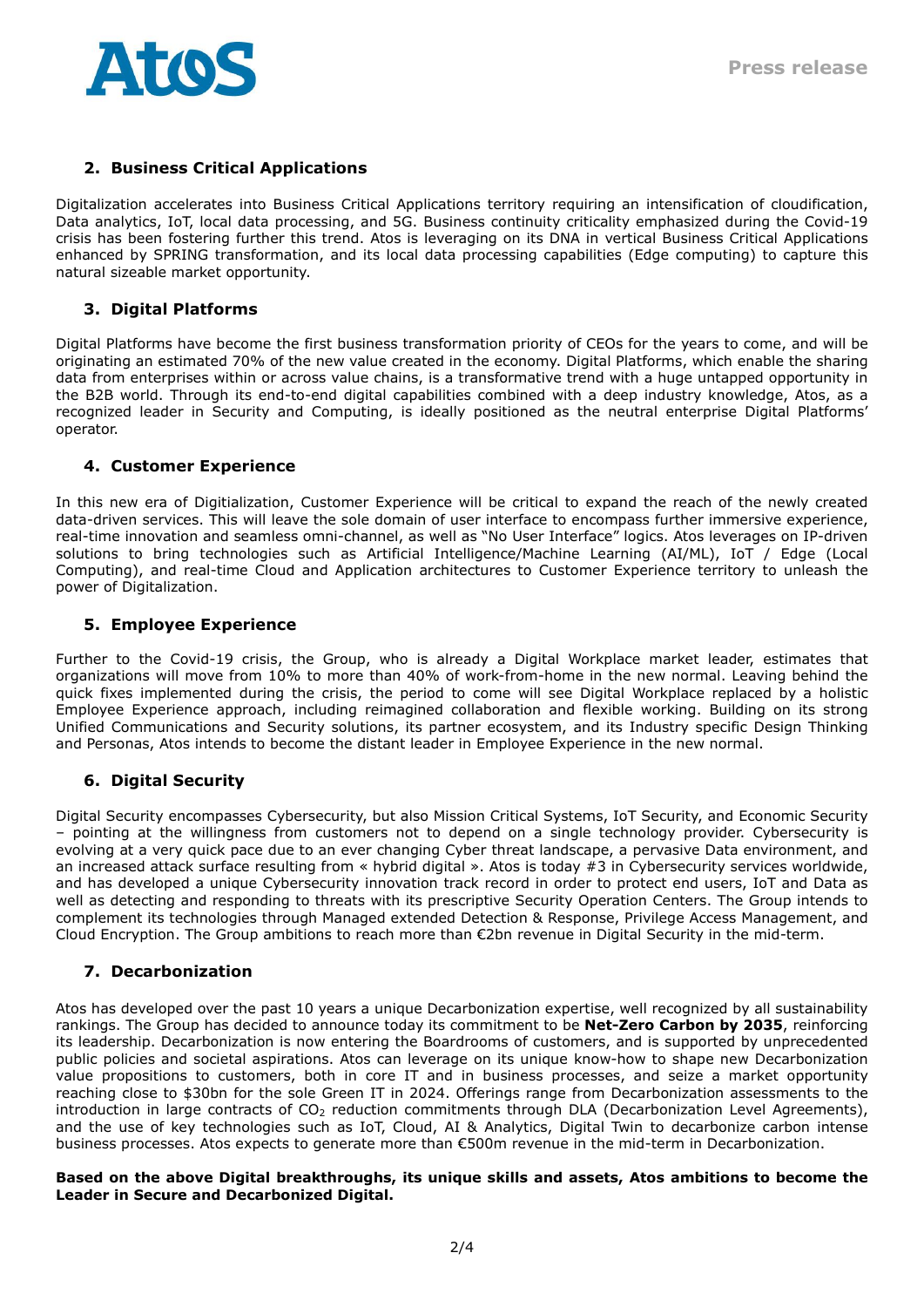

## **Use of cash and M&A policy**

The Group maintains its dividend policy going forward with a payout ratio between 25% and 30% of net income Group share. The remaining Free cash flow will be used to self-finance acquisitions (and to buy back a limited number of shares to deliver long-term incentive plans). The Group targets bolt-on acquisitions to boost key portfolio offerings, and Cybersecurity companies. Considering its net debt free position, leverage remains available for sizeable and transformative M&A. This use of cash and M&A policy with continue to be underpinned by a strict financial discipline.

Atos announces today two bolt-on acquisitions as part of its M&A policy: Paladion, a global cybersecurity player in cloud-native Managed Detection & Response, and Alia, a leading digital consulting company specialized in S/4 HANA transformation for the energy sector (see two separate press releases issued today).

#### **Replay**

A replay of the event will be available per session on [atos.net,](http://www.atos.net/) in the Investors section.

#### **Forthcoming event**

| July 27, 2020    | First half 2020 results    |
|------------------|----------------------------|
| October 22, 2020 | Third quarter 2020 revenue |

#### **Contacts**

| <b>Investor Relations:</b> | Gilles Arditti | +33 1 73 26 00 66<br>gilles.arditti@atos.net |
|----------------------------|----------------|----------------------------------------------|
| Media:                     | Sylvie Raybaud | +33 6 95 91 96 71<br>sylvie.raybaud@atos.net |